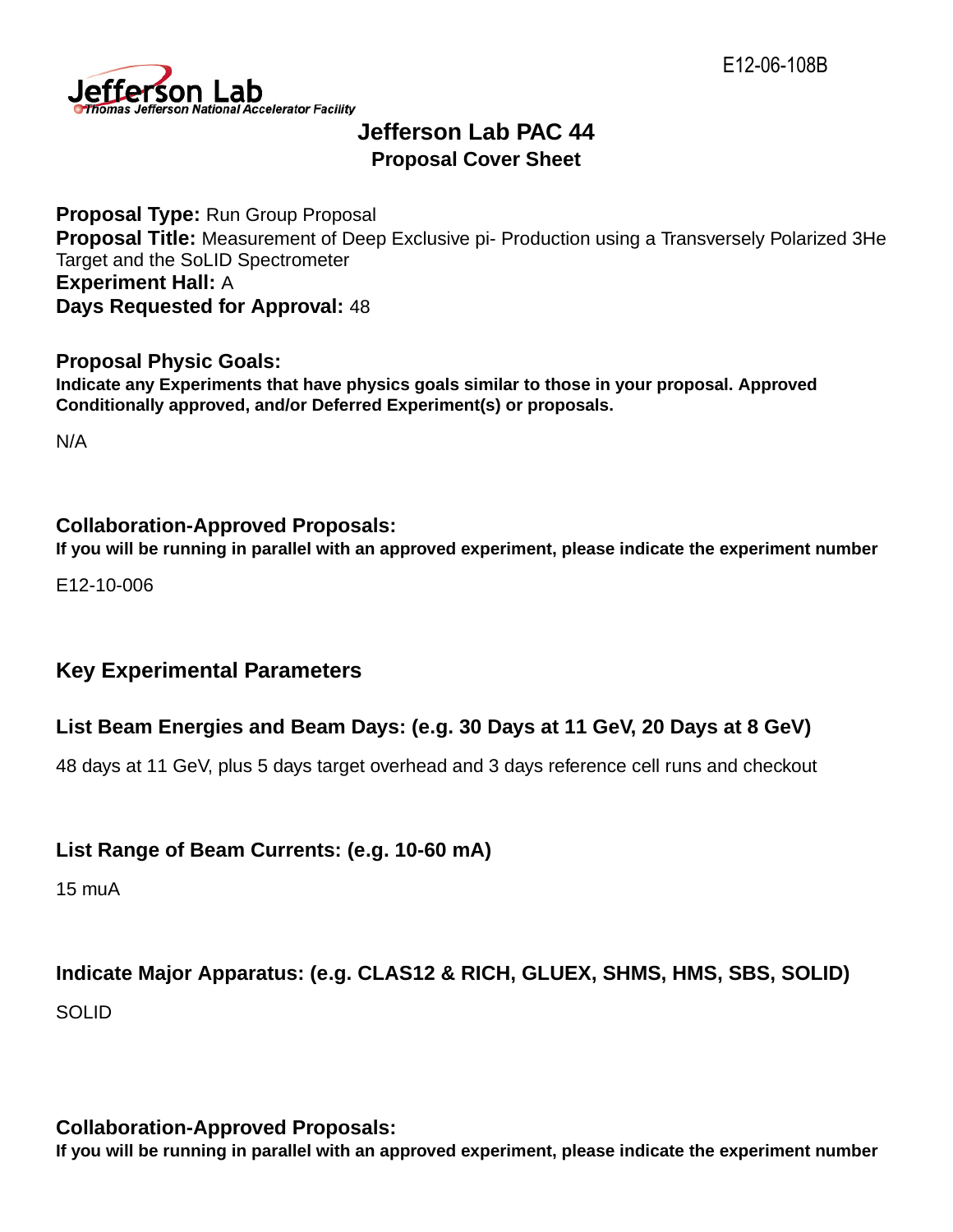## **Contact Person:**

| Name:               | <b>Garth Huber</b>                                  |
|---------------------|-----------------------------------------------------|
| <b>Institution:</b> | University of Regina                                |
| <b>Address:</b>     | 3737 Wascana Parkway                                |
|                     | City, State, ZIP/Country: Regina, SK S4S-0A2/Canada |
| <b>Phone:</b>       | 306-585-4240                                        |
| Fax:                | 306-585-5659                                        |
| Email:              | huberg@uregina.ca                                   |

# **Spokesperson:**

1. Zhihong Ye 2. Zafar Ahmed

**Receipt Date:** No Data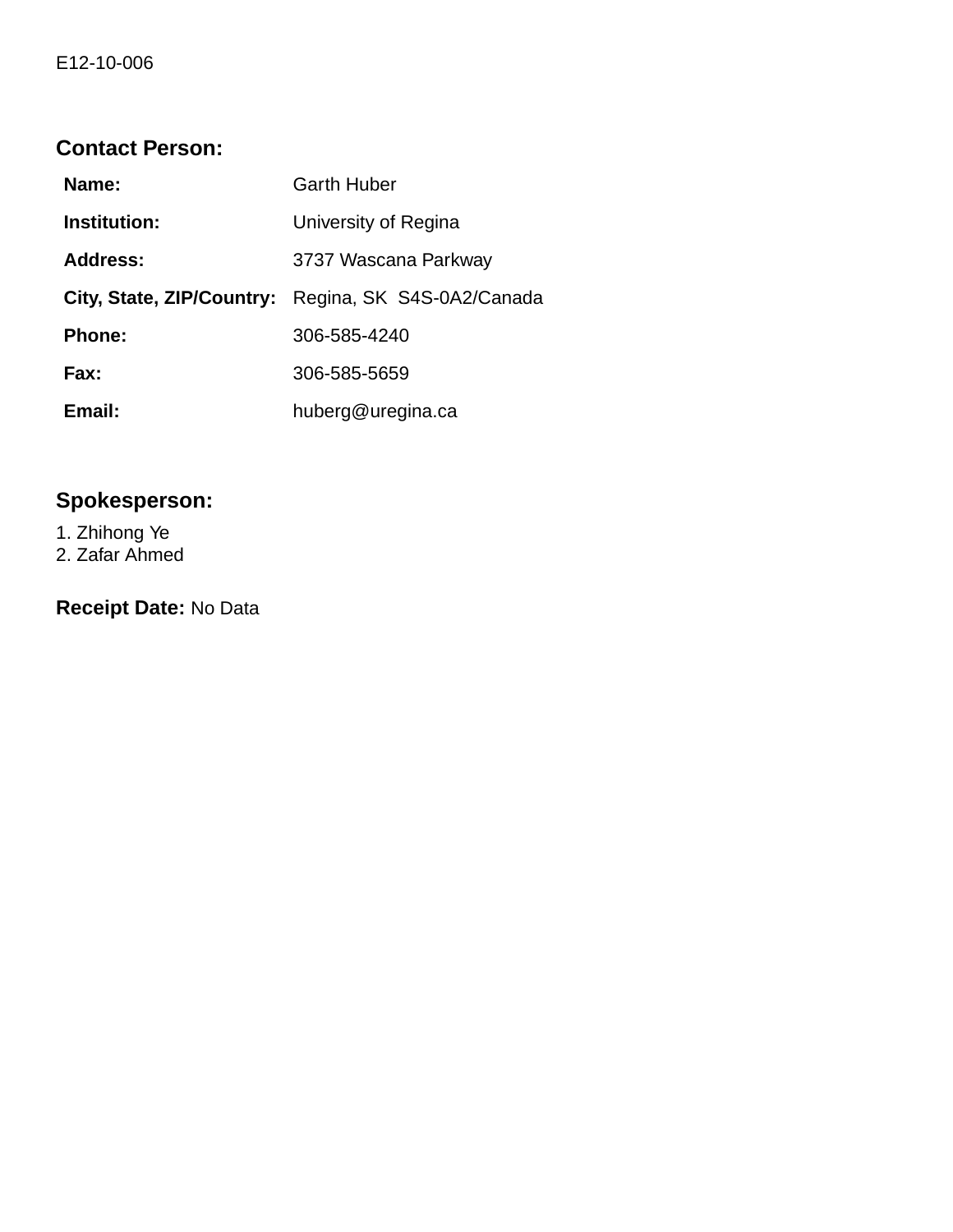## **Lab Resources List**

**JLab Proposal No. :** E12-10-006B **Date:** No Data

**List below significant resources - both in equipment and human - that you are requesting from Jefferson Lab in support of mounting and executing the proposed experiment. Do not include item that will be routinely supplied to all running experiments such as the base equipment for the hall and technical support for routine operation, installation, and maintenance.**

#### **Major Installations: Either your equip. or new equip requested from JLab**

SoLID Spectrometer and Transversely Polarized 3He Target, as for E12-10-006

#### **New Support Structures:**

N/A

## **Data Aquisition/ Reduction**

#### **New Support Structures:**

N/A

#### **New Software:**

As for E12-10-006

## **Major Equipment:**

#### **Magnets:**

SoLID Spectrometer and Transversely Polarized 3He Target, as for E12-10-006

#### **Power Supplies:**

SoLID Spectrometer and Transversely Polarized 3He Target, as for E12-10-006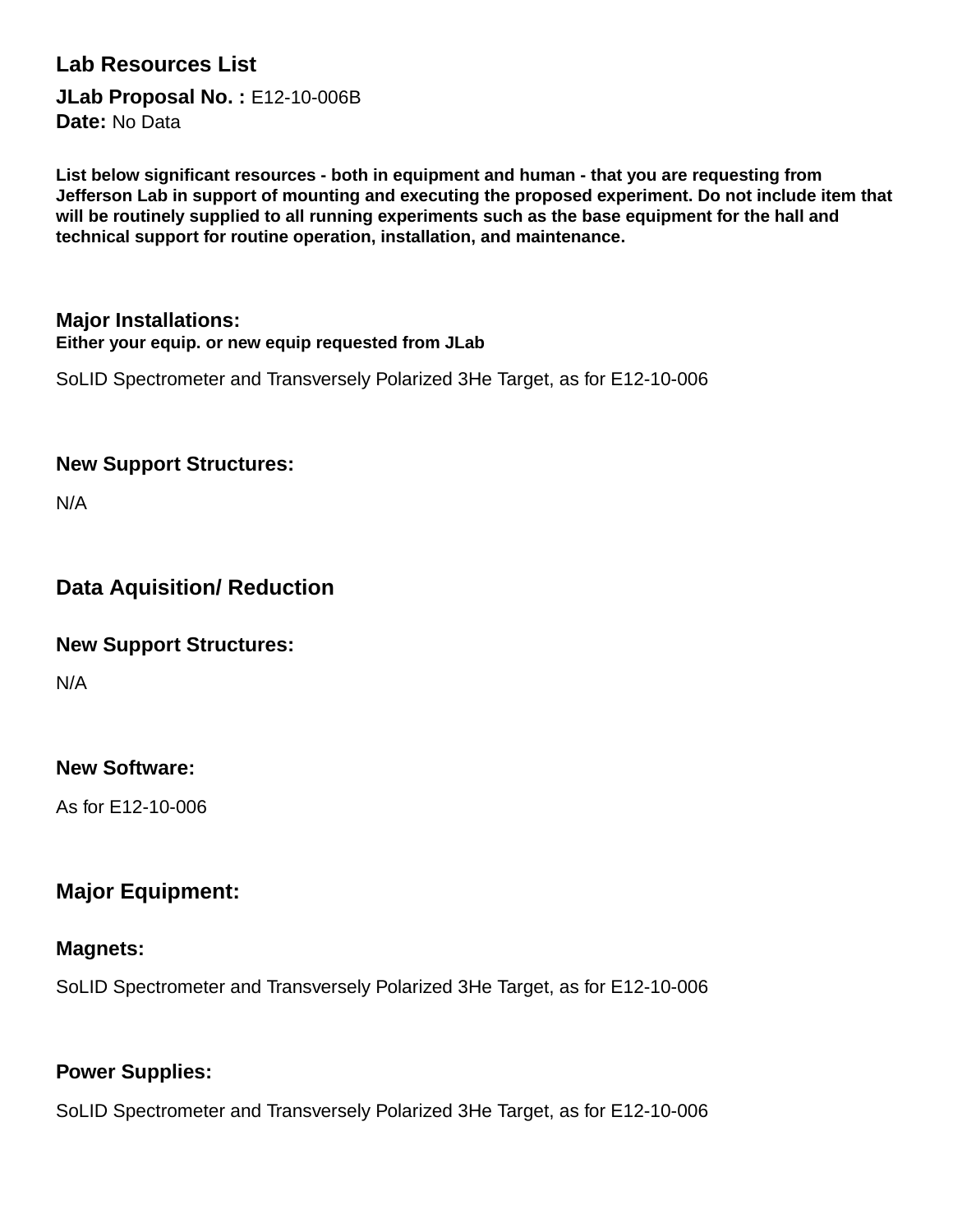## **Targets:**

Transversely Polarized 3He Target, as for E12-10-006

## **Detectors:**

SoLID Spectrometer, as for E12-10-006

## **Electronics:**

SoLID Spectrometer and Transversely Polarized 3He Target, as for E12-10-006

## **Computer Hardware**

As for E12-10-006

#### **Other:**

N/A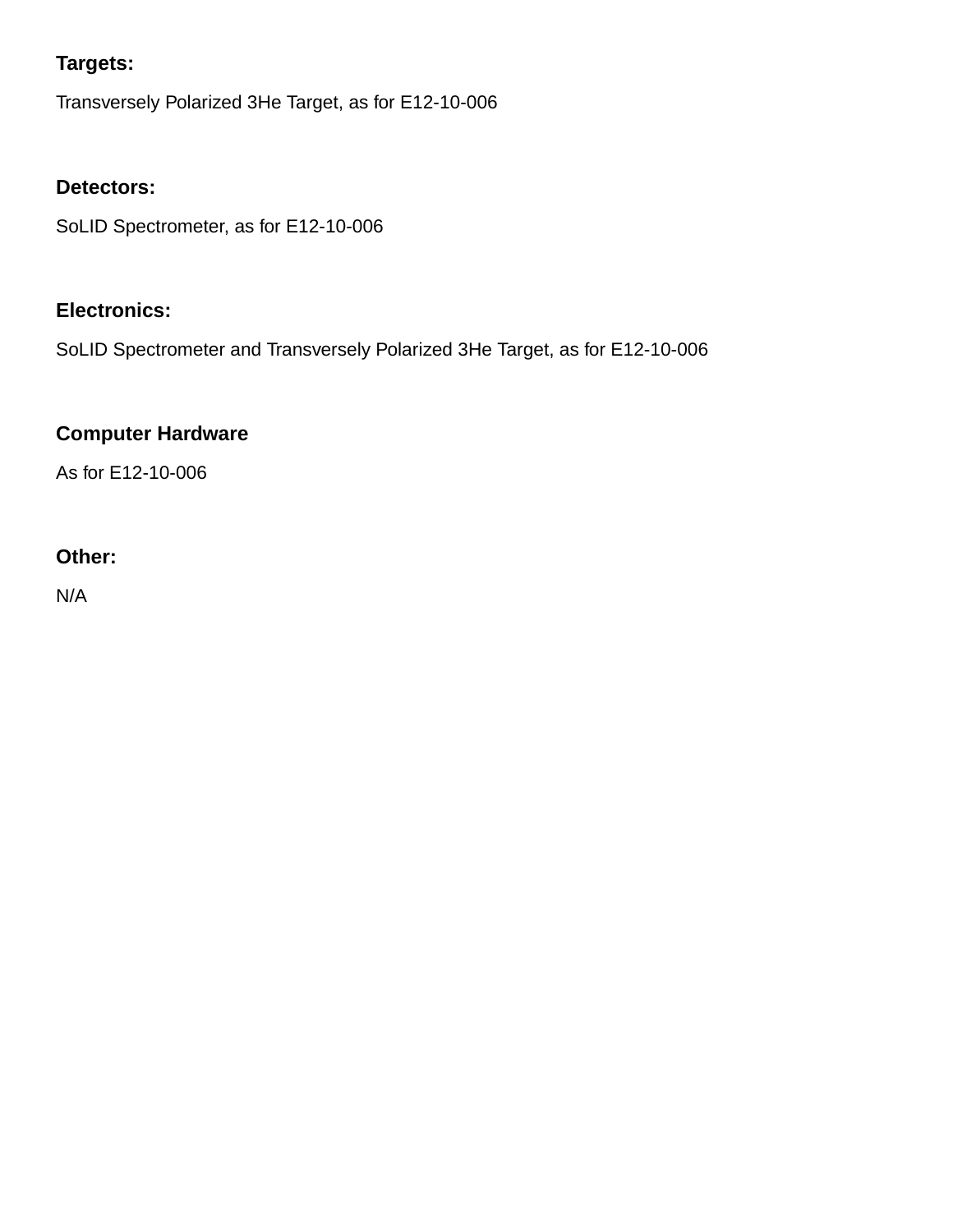## **Beam Requirements List**

**JLab Proposal No:** E12-10-006B **Hall:** A **Date:** No Data **Anticipated Run Date:** No Data **PAC Approved Days:** No Data **Contact Person:** Garth Huber **Phone:** 306-585-4240

**Email:** huberg@uregina.ca **Hall Liaison:** J.-P. Chen

**List all combinations of anticipated targets and beam considerations required to execute the experiment. (This list will form the primary basis for the Radiation Safety Assessment Document (RSAD) calculations that must be performed for each experiment.)**

| <b>Beam</b><br>Energy(MeV | <b>Mean Beam</b><br>Current(µA) | <b>Polarization</b><br>and Other<br>Requiremen<br>ts | <b>Est Beam-</b><br>On<br>Time(hours) | <b>Target</b><br><b>Materials</b> | <b>Target</b><br>Thickness(<br>mg/cm <sup>2</sup> ) |
|---------------------------|---------------------------------|------------------------------------------------------|---------------------------------------|-----------------------------------|-----------------------------------------------------|
| 11000                     | 15                              | N/A                                                  | 1152                                  | 3He                               | 50                                                  |
|                           |                                 |                                                      |                                       |                                   |                                                     |
|                           |                                 |                                                      |                                       |                                   |                                                     |
|                           |                                 |                                                      |                                       |                                   |                                                     |
|                           |                                 |                                                      |                                       |                                   |                                                     |
|                           |                                 |                                                      |                                       |                                   |                                                     |
|                           |                                 |                                                      |                                       |                                   |                                                     |
|                           |                                 |                                                      |                                       |                                   |                                                     |
|                           |                                 |                                                      |                                       |                                   |                                                     |
|                           |                                 |                                                      |                                       |                                   |                                                     |
|                           |                                 |                                                      |                                       |                                   |                                                     |

**The beam energies, EBeam, available are: EBeam = N x ELinac where N = 1, 2, 3, 4, or 5. ELinac = 800 MeV, i.e, available EBeam are 800, 1600, 2400, 3200 and 4000 MeV. Other energies should be arranged with the hall leader before listing.**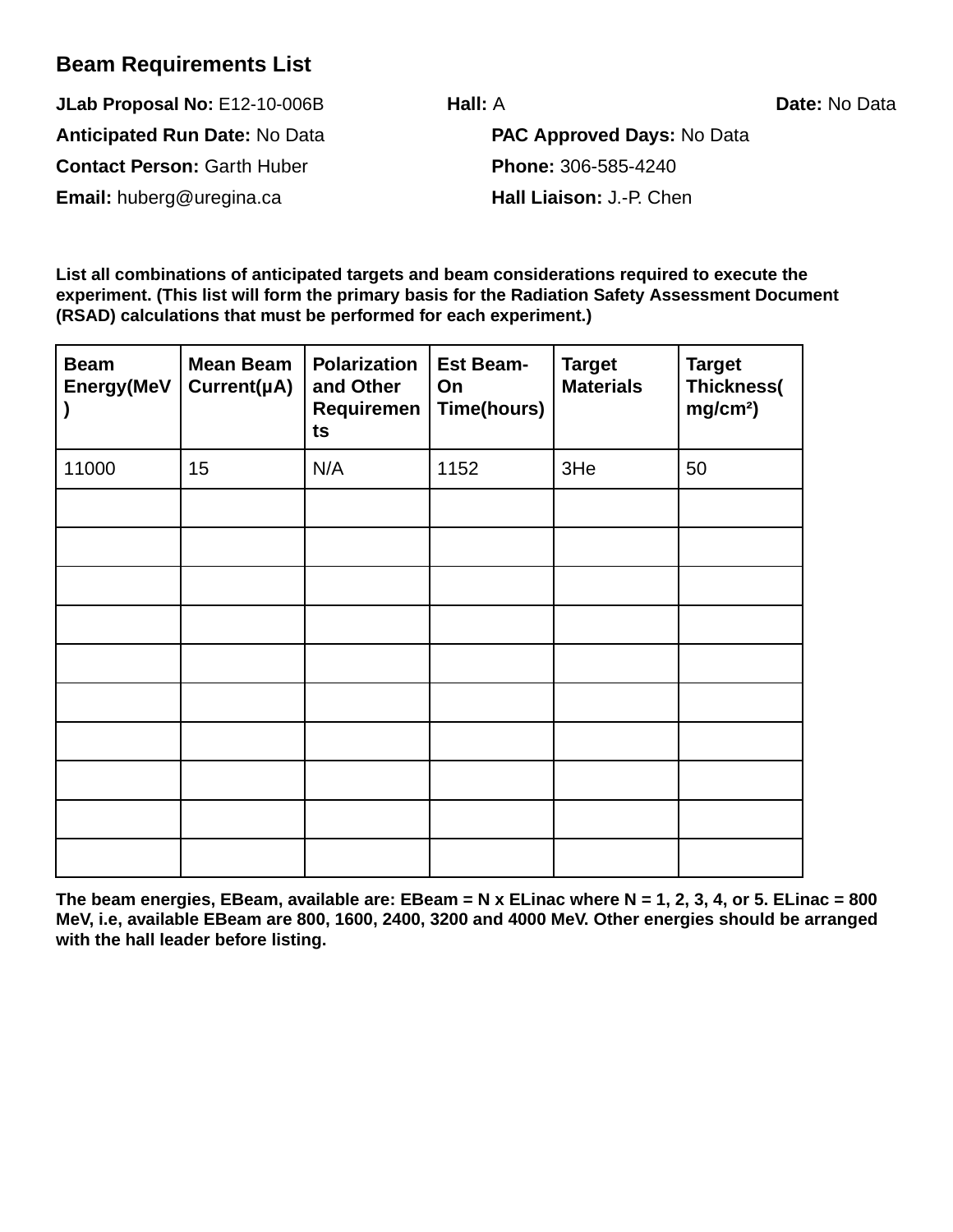# **HAZARD IDENTIFICATION CHECKLIST**

**JLab Proposal No:** E12-10-006B **Date:** No Data

#### **Check all items for which there is an anticipated need.**

| <b>Cryogenics</b>                | <b>Electrical Equipment</b>       | <b>Radioactive Materials</b>                     |
|----------------------------------|-----------------------------------|--------------------------------------------------|
| Beamline Magnets                 | Cryo/Electrical Devices           | List radioactive or                              |
| Analysis Magnets                 | Capacitor Banks                   | hazardous/toxic materials                        |
| Target Magnets                   | High Voltage                      | planned for use:                                 |
| SoLID Spectrometer and<br>Type:  | <b>Exposed Equipment</b>          |                                                  |
| Transversely Polarized 3He       |                                   |                                                  |
| Target, as for E12-10-006        |                                   |                                                  |
| Flow Rate:                       |                                   |                                                  |
| Capacity:                        |                                   |                                                  |
|                                  |                                   |                                                  |
|                                  |                                   |                                                  |
| <b>Pressure Vessels</b>          | <b>Flammable</b>                  | <b>Other Target Materials</b>                    |
| Inside Diameter:                 | Typendard gases for SoLID GEM     | <b>Beryllium</b>                                 |
| <b>Operating Pressure:</b>       | detectors                         | Lithium                                          |
| <b>Window Material:</b>          | Flow Rate:                        | Mercury                                          |
| <b>Window Thickness:</b>         | Capacity:                         | Lead<br>Tungsten                                 |
| <b>Special Target Materials</b>  | <b>Drift Container</b>            | Uranium                                          |
| Helium                           |                                   | Helium                                           |
| Deuterium                        | Type:<br>Flow Rate:               | Other Target Material:                           |
|                                  | Capacity:                         | Helim-3                                          |
|                                  |                                   |                                                  |
| <b>Vacuum Vessels</b>            | <b>Radioactive Sources</b>        | <b>Large Mech. Structures</b>                    |
|                                  |                                   |                                                  |
|                                  |                                   |                                                  |
| Inside Diameter:                 | Permanent Installment             | Lifting Devices                                  |
| <b>Operating Pressure:</b>       | Temporary Use                     | Motion Controllers                               |
| <b>Window Material:</b>          | Type:                             | Scaffolding                                      |
| <b>Window Thickness:</b>         | Strength:                         | <b>Elevated Platforms</b>                        |
|                                  |                                   |                                                  |
|                                  |                                   |                                                  |
|                                  |                                   |                                                  |
|                                  |                                   |                                                  |
|                                  |                                   |                                                  |
|                                  |                                   |                                                  |
| <b>Lasers</b>                    | <b>Hazardous Materials</b>        | <b>General</b>                                   |
| Type?olarized 3He Target, as per | Cyanide Plating Materials         | <b>Base Equipment</b>                            |
| E12-10-006                       | Scintillation oil<br>PCBs         | Temp. Mod. To Base Equip.                        |
| Wattage:                         | Methane                           | Perm. Mod. to Base Equip.<br>Major New Apparatus |
| Class:                           | <b>TMAE</b>                       | Other General:                                   |
| Permanent                        | <b>TEA</b>                        | SoLID Spectrometer and Transversely              |
| <b>Temporary</b><br>Calibration  | Photographic Developers           | Polarized 3He Target, as for E12-10-006          |
| Alignment                        | <b>Other Hazardous Materials:</b> |                                                  |
|                                  |                                   |                                                  |
|                                  |                                   |                                                  |